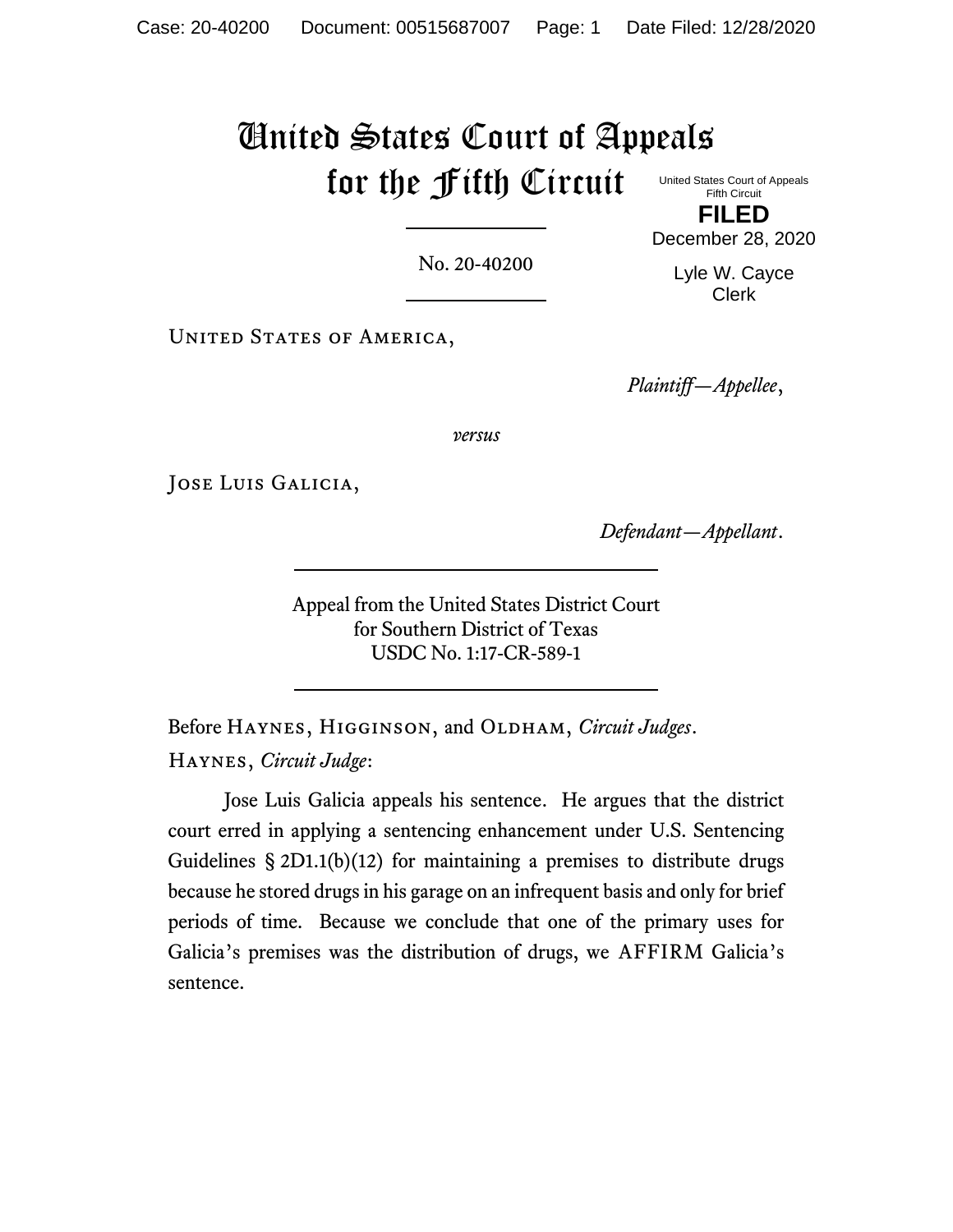## **I. Background**

Galicia's co-conspirator, Gerardo Jimenez, was stopped by the U.S. Border Patrol near the Rio Grande River. After the Border Patrol discovered approximately 169 kilograms of marijuana in his vehicle, Jimenez was taken into custody. Jimenez told agents that Galicia had agreed to pay him for transporting the confiscated marijuana. He also admitted that he had transported marijuana to Galicia's residence on three other occasions, using the same vehicle and method of operation.

Shortly after this interview, agents contacted Galicia, who agreed to speak with them. Galicia admitted that the confiscated marijuana was supposed to have been taken to his house, and that he had been working with Jimenez for two-and-a-half years to transport drugs. Galicia described the logistics of the drug-transporting operation as follows: Jimenez would reverse his work truck into Galicia's carport, two unidentified men would offload the drugs, Galicia would cover the drugs with a blanket, and then other unidentified individuals would call him to pick up the drugs. Over time, different people and vehicles would come by to make pickups.

Galicia was then arrested. He consented to a search of his house. A canine alerted the authorities to the positive odor of narcotics at two storage sheds located in the back of Galicia's residence. Two scales were found inside the sheds. Galicia subsequently pleaded guilty to knowingly and intentionally possessing with intent to distribute more than 100 kilograms of marijuana, in violation of 21 U.S.C.  $\S$  841(a)(1), (b)(1)(B) and 18 U.S.C.  $\S$  2.

Galicia's Presentence Investigation Report ("PSR") recommended a sentencing enhancement under U.S. Sentencing Guidelines § 2D1.1(b)(12) for utilizing his residence to store illicit narcotics during his involvement in a criminal conspiracy. Galicia objected, arguing that the main lawful reason for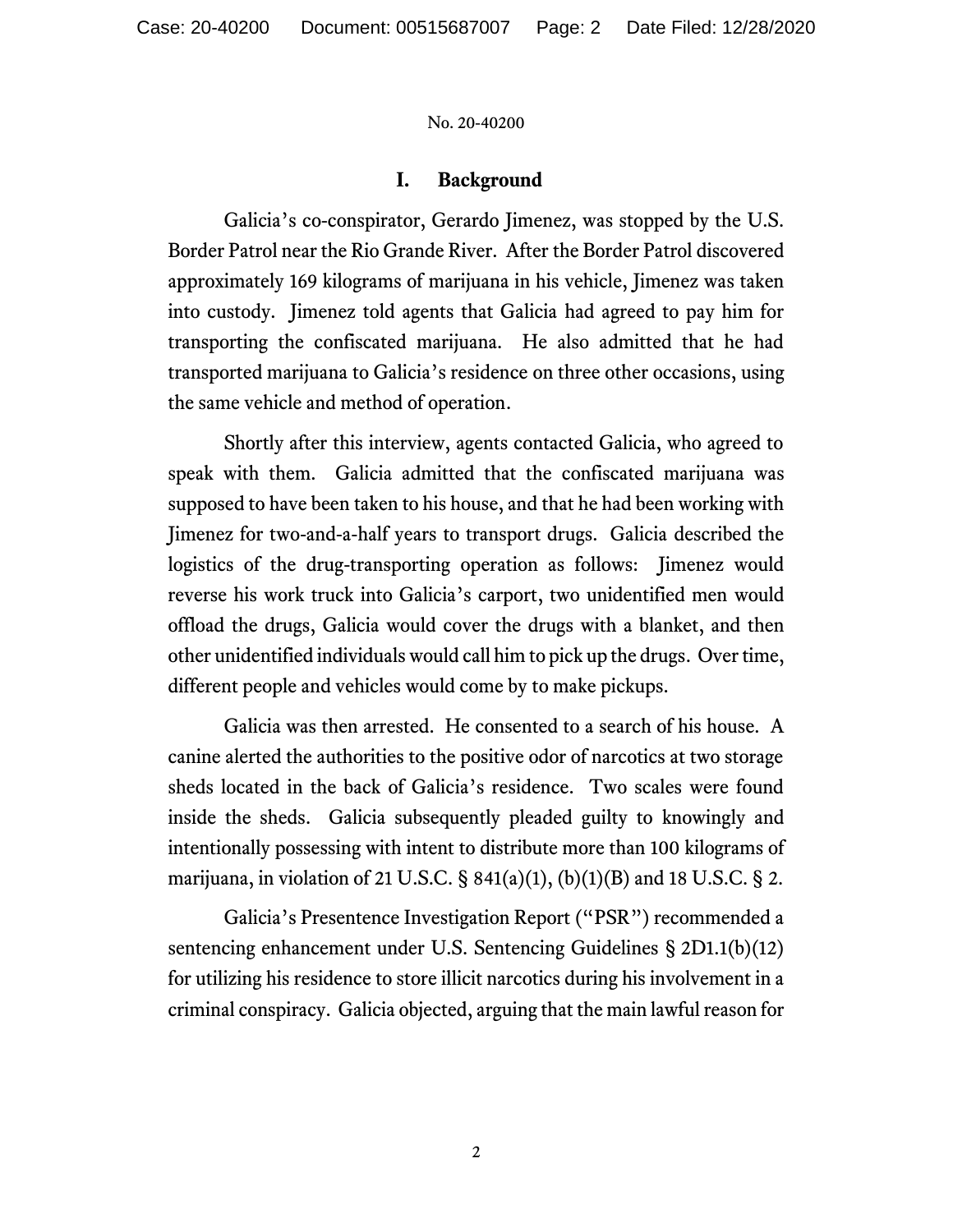the maintenance of the premises was to reside in it and that storage of marijuana was simply a collateral use of the premises.

The district court disagreed with Galicia. The court expressly found that one of the primary purposes for Galicia's residence was criminal activity, even if it was not *the* primary purpose. Accordingly, the district court applied the sentencing enhancement and sentenced Galicia to imprisonment for forty-six months. Galicia timely appealed.

## **II. Standard of Review**

"A district court's application of  $\S 2D1.1(b)(12)$  is a factual finding reviewed for clear error." *United States v. Guzman-Reyes*, 853 F.3d 260, 263 (5th Cir. 2017) (quotation omitted). Clear error exists "if, on the entire evidence, we are left with a 'definite and firm conviction' that a mistake has been committed." *United States v. Marquez*, 685 F.3d 501, 508 (5th Cir. 2012) (quotation omitted). The burden rests on the government to demonstrate the facts necessary to support the enhancement by a preponderance of evidence. *United States v. Soza*, 874 F.3d 884, 889 (5th Cir. 2017).

## **III. Discussion**

On appeal, Galicia argues that the district court clearly erred in applying the  $\S 2D1.1(b)(12)$  sentencing enhancement, given the infrequency and brevity of his residence's use for drug activities. Galicia maintains that he stored drugs in his garage on only three occasions over a two-and-a-halfyear period, and he specifically highlights the fact that the drugs were only stored for a "couple of hours" until they were picked up. Consequently, Galicia concludes that the distribution of drugs was only an incidental or collateral use of his home, where he has lived for approximately thirty-five years. In reaching this conclusion, he largely discounts the two scales found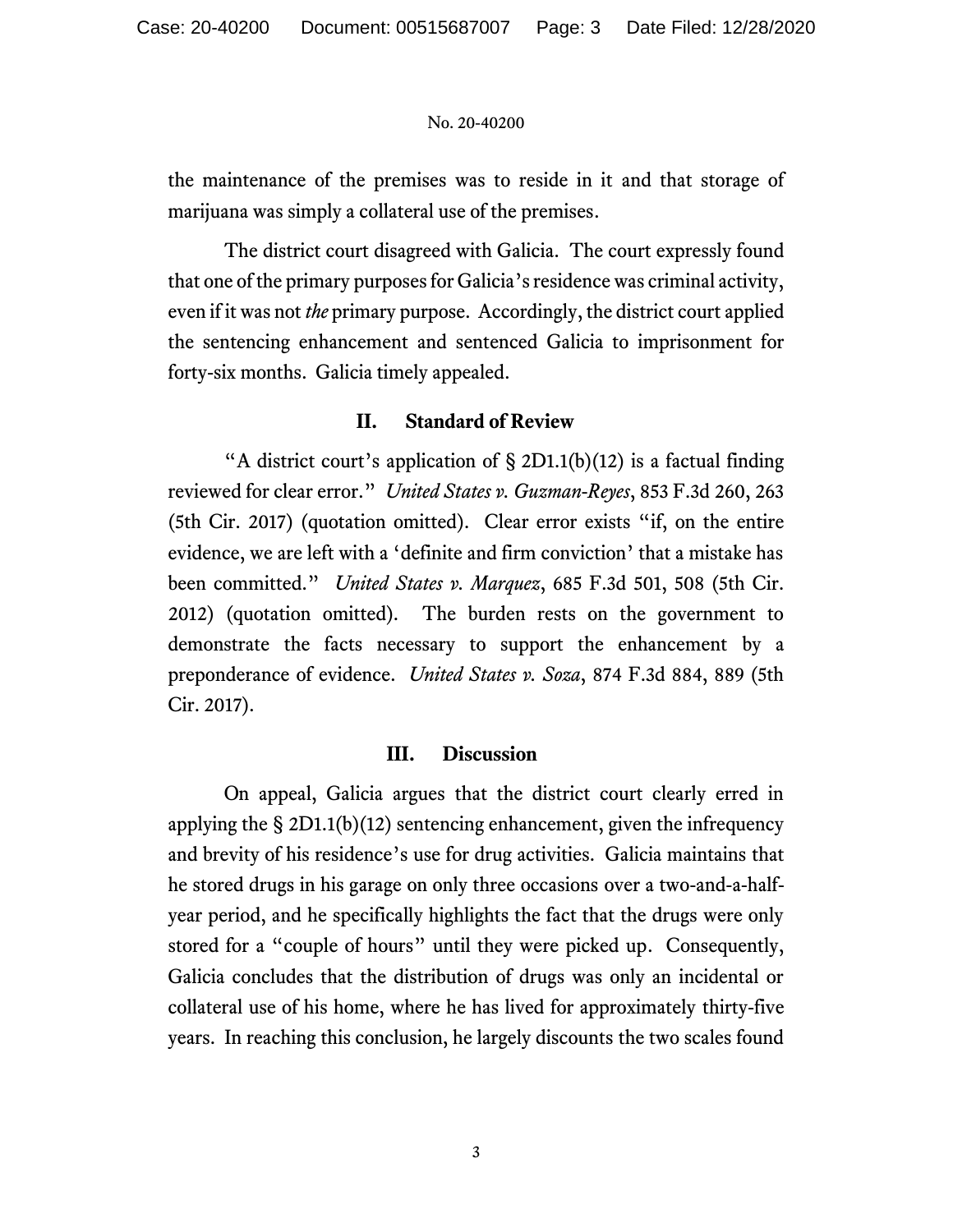in his storage sheds, arguing that this evidence was not enough to support a finding that a primary or principal use of his home was for distributing drugs. We disagree with Galicia's analysis.

The issue in this case centers around the degree of "use" necessary to be considered a "primary" use. As we noted in *United States v. Lopez*, "[i]t is clear that there can be more than one primary use of a building for purposes of evaluating the enhancement." 750 F. App'x 349, 351 (5th Cir. 2018) (per curiam); see also U.S. SENT'G GUIDELINES MANUAL § 2D1.1 cmt. n.17 (U.S. SENT'G  $Comm'N$  2018) (stating that "distributing a controlled substance *need not be the sole purpose* for which the premises was maintained," just "*one* of the defendant's primary or principal uses for the premises" (emphases added)). In determining what constitutes a primary use, the commentary to the Sentencing Guidelines directs courts to consider how frequently the premises was used by the defendant for (1) "manufacturing or distributing a controlled substance"; and (2) "for lawful purposes." U.S. SENT'G GUIDELINES MANUAL § 2D1.1 cmt. n.17 (U.S. Sent'g Comm'n 2018). As we have noted in other cases, the evidentiary bar for establishing a primary use "has not been set high." *United States v. Fonseca*, No. 19-20701, 2020 WL 6479180, at \*3 (5th Cir. Nov. 3, 2020) (per curiam) (quotation omitted); *United States v. Rodriguez*, 707 F. App'x 224, 227 (5th Cir. 2017).

We conclude that Galicia's premises had at least two primary uses: (1) as his residence, and (2) as a storage site for drug distribution. These primary uses need not be equivalent. Galicia may have lived in the premises and raised his family there for thirty-five years, but we agree with the district court that the premises were eventually used on a continuing basis for the storage and distribution of drugs. Hence, the long-term, residential quality of the premises cannot shield Galicia from this enhancement—indeed, if that were the case, a drug dealer could effectively immunize his home, provided